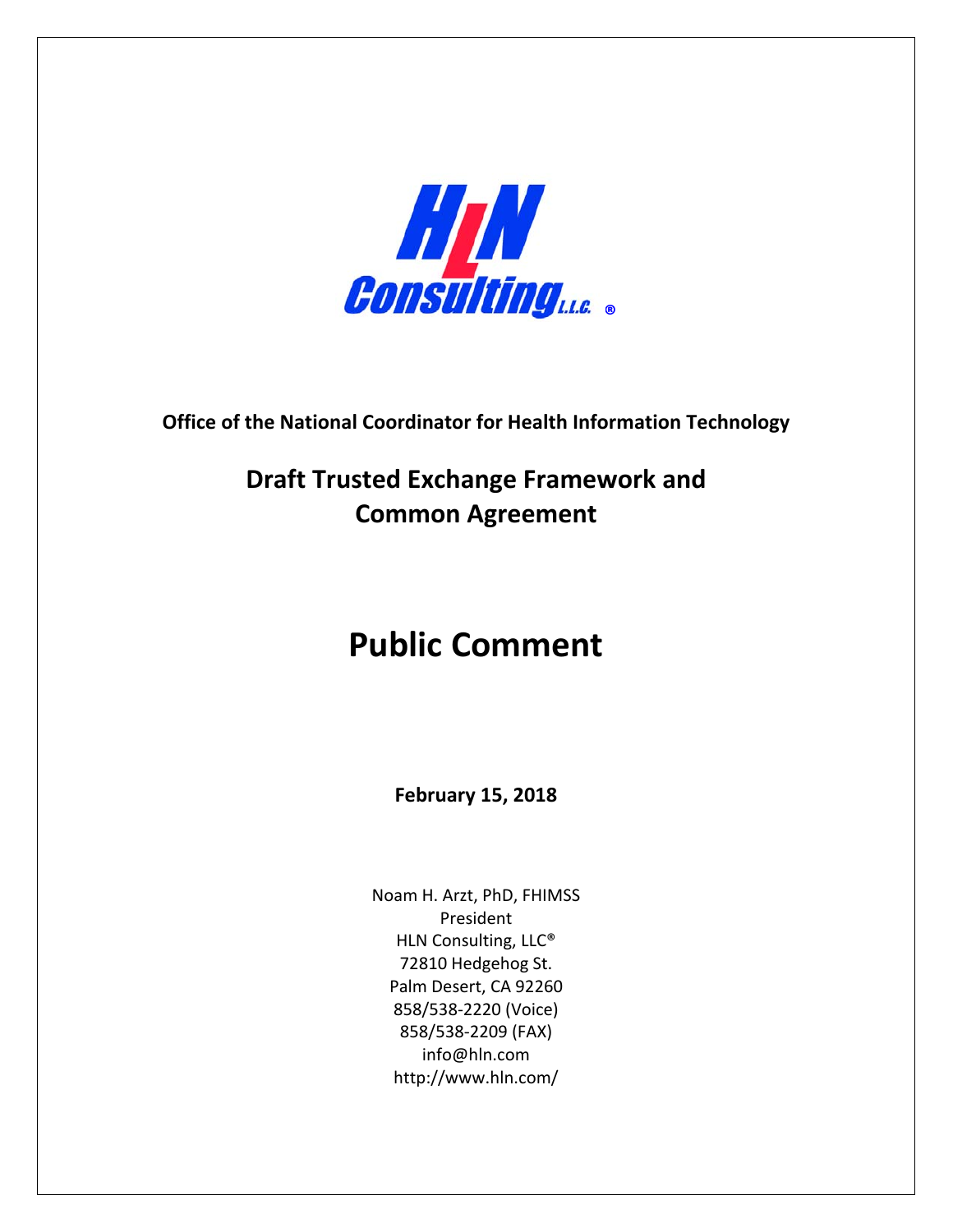

In January 2018 the Office of the National Coordinator for Health Information Technology (ONC) issued a draft Trusted Exchange Framework and Common Agreement (TEFCA), and related supporting documents, in response to a requirement imposed by Congress in the  $21<sup>st</sup>$ Century Cures Act. The Act says that the TEF *may* include a common method for authenticating users, a common set of rules, enabling policies, and a process for managing non‐compliance. Nowhere does the Act instruct ONC to determine an actual technical architecture in this process, though such a step is not precluded either.

The primary document is in two parts: Part 1 is a set of principles that set the foundation for Part 2 which is a set if minimum terms and conditions for trusted exchange. While the principles seem overall quite reasonable, the terms and conditions have many, many technical specifications and standards embedded within them and lay the groundwork for a very specific nationwide implementation. Though the phrase "network of networks" appears nowhere in these documents, Part 2 seems to describe a technical implementation not too unlike the original NwHIN/eHealth Exchange model that was implemented with limited success a number of years ago. It does not appear that this model fits all that well with any of the major market‐ based strategies that have emerged in the past several years, notably the Commonwell Health Alliance, Carequality, or the Strategic Health Information Exchange Collaborative (SHIEC).

In several public webinars since the release of the documents, ONC described the vision as a "network of networks *of networks*" and suggested that only a small number of top‐level networks to participate directly in TEFCA. This is presumably to limit the number of entities that actually need to comply directly with TEFCA requirements, though at least some of these requirements "flow down" to entities connected to these top‐level networks. At the core of the model is the Health Information Network, or HIN, which brokers the movement of electronic health information between two or more unaffiliated entities. A Qualified HIN (QHIN) is an HIN that abides by the terms and conditions of the Common Agreement. To keep the number of QHINs manageable, they must be "participant neutral," and ONC maintains that a regional or state HIE would not qualify. The definition provided by the TEFCA document does not clearly state why, though if this is ONC's intent a clearer definition is required. Perhaps ONC should define a QHIN based on the number of levels, or "hops," it is from the clinical user: A singleorganization HIE is zero hops since it is transmitting its own data and therefore clearly could not be a QHIN. A regional or state HIE which directly connects provider organizations would be one "hop" from the clinical data whose exchange it enables and could also be excluded if ONC desired. A state, regional, or national HIE that connected multiple lower‐level HIEs would be two "hops" from the clinical data and could by this definition be eligible to be a QHIN, as could a national network which interconnected regional HIEs (three "hops" from the clinical organization). But interestingly, some *national* networks like Commonwell and to a lesser degree Carequality, also have provider organizations as members and supporters. It does not seem that they could ever be QHINs by ONC's current definition (or even the one proposed here).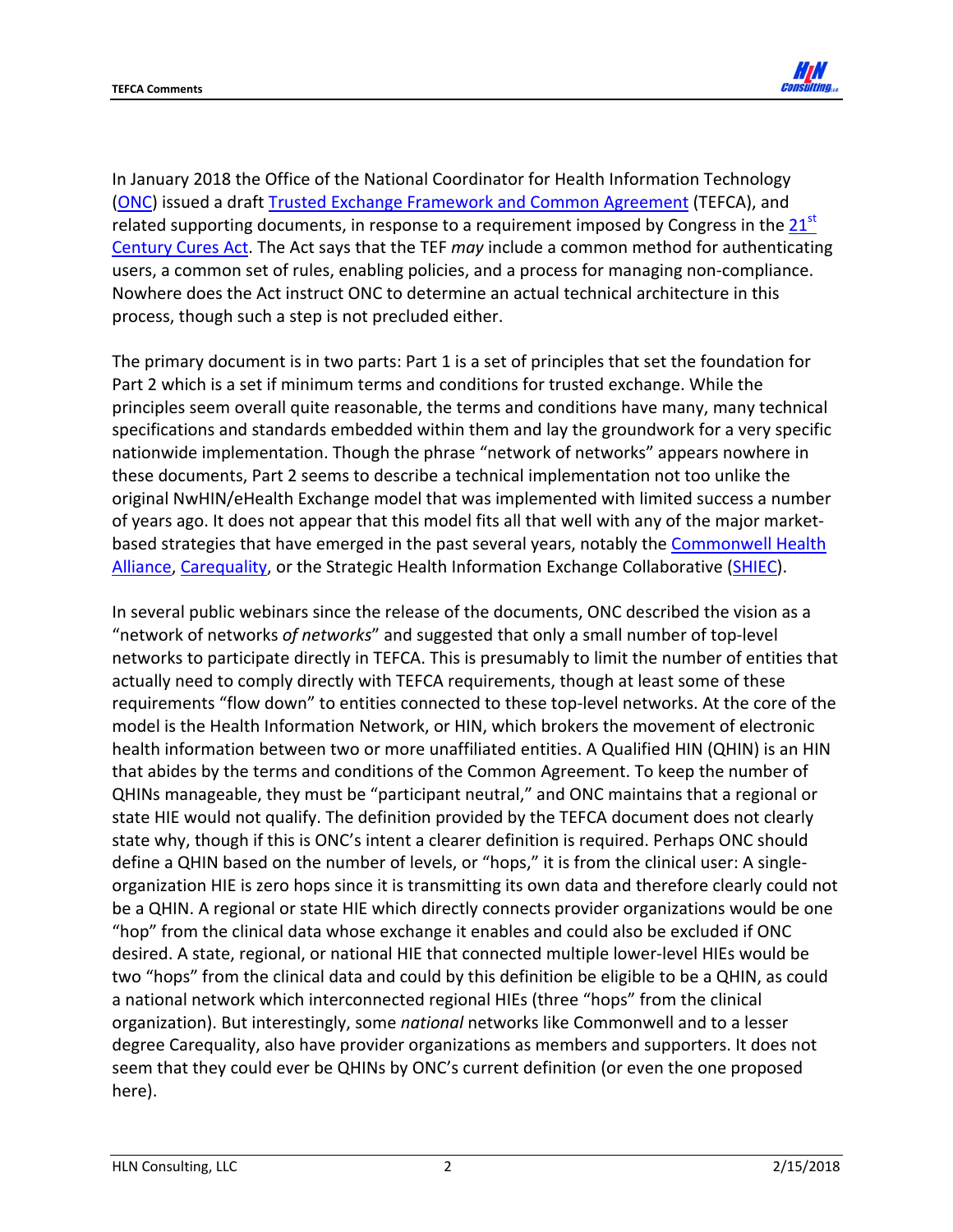

The model embedded with the Common Agreement draws on the technical capabilities of a number of approaches; the IHE Cross-community Access (XCA) standard supported by Patient Identifier Cross Referencing (PIX) for patient matching adjudication seems to be supplemented by calls for a master patient index and a record locator service, neither of which are features of XCA. The model is also completely a query ("pull") model, and unsolicited, or "push" transactions (such as those supported by the Direct protocol, once heavily promoted by ONC) is not even mentioned. ONC has clarified that push transactions were excluded because they considered these transactions well served by current networks and trust authorities. The model references the Consolidated‐Clinical Document Architecture (C‐CDA) format exclusively and ignores mentioning virtually all other data exchange formats, including HL7 v2 messages that account for a large volume of transactions today, with a passing reference to HL7's Fast Healthcare Interoperability Resources (FHIR) and the SMART specification. It seems somewhat limiting for the assumed technical architecture of TEFCA to be embedded in the CA itself. A more sustainable approach might be to reference an *external* technical architecture that could be determined and maintained independent of the agreement itself but included by reference. Including only "pull" and not "push" transactions also runs the risk of the establishment of parallel infrastructures operating under parallel, but not necessarily consistent, policies.

Very few public health data exchange transactions are supported on the architecture described in these documents. Most public health reporting is done via unsolicited HL7 v2 messages (*e.g.,* immunization data submission, electronic laboratory reporting), and in some cases via CDA document transmission (*e.g.,* cancer reporting, electronic case reporting). Simply ignoring this represents a "missed opportunity" for the articulation of a consistent plan for these transactions. Queries to public health registries are usually executed with a known end‐point (*i.e.,* the registry in the clinician's jurisdiction), though with an increasingly mobile population and medical trading areas that cross jurisdictional lines there is certainly a need for query to public health registries beyond the provider's home jurisdiction. Query to Immunization Information Systems (IIS) currently takes place using different standards than those described in the documents. The Common Agreement also pays little specific attention to the reality of inconsistent state, local and tribal patient consent and data sharing laws that are often an obstacle to cross‐jurisdiction interoperability.

The requirement that a Qualified HIN implement APIs embedded in standards within twelve months of their publication seems somewhat unrealistic. The standards development process is ongoing, yet it takes longer for a set of systems fulfilling a particular use case to implement a particular version of a standard consistently and pervasively. For example, though the Immunization Information System community is still working to implement HL7 v2.5.1 messaging, HL7 has already balloted a v2.9 message. Organizations – including public health agencies – are unprepared to migrate to newer standards just because HL7 has published them. Even for C‐CDA and FHIR standards, new (and sometimes conflicting) profiles are developed continuously and it may not be clear which one is appropriate to use. In some cases in the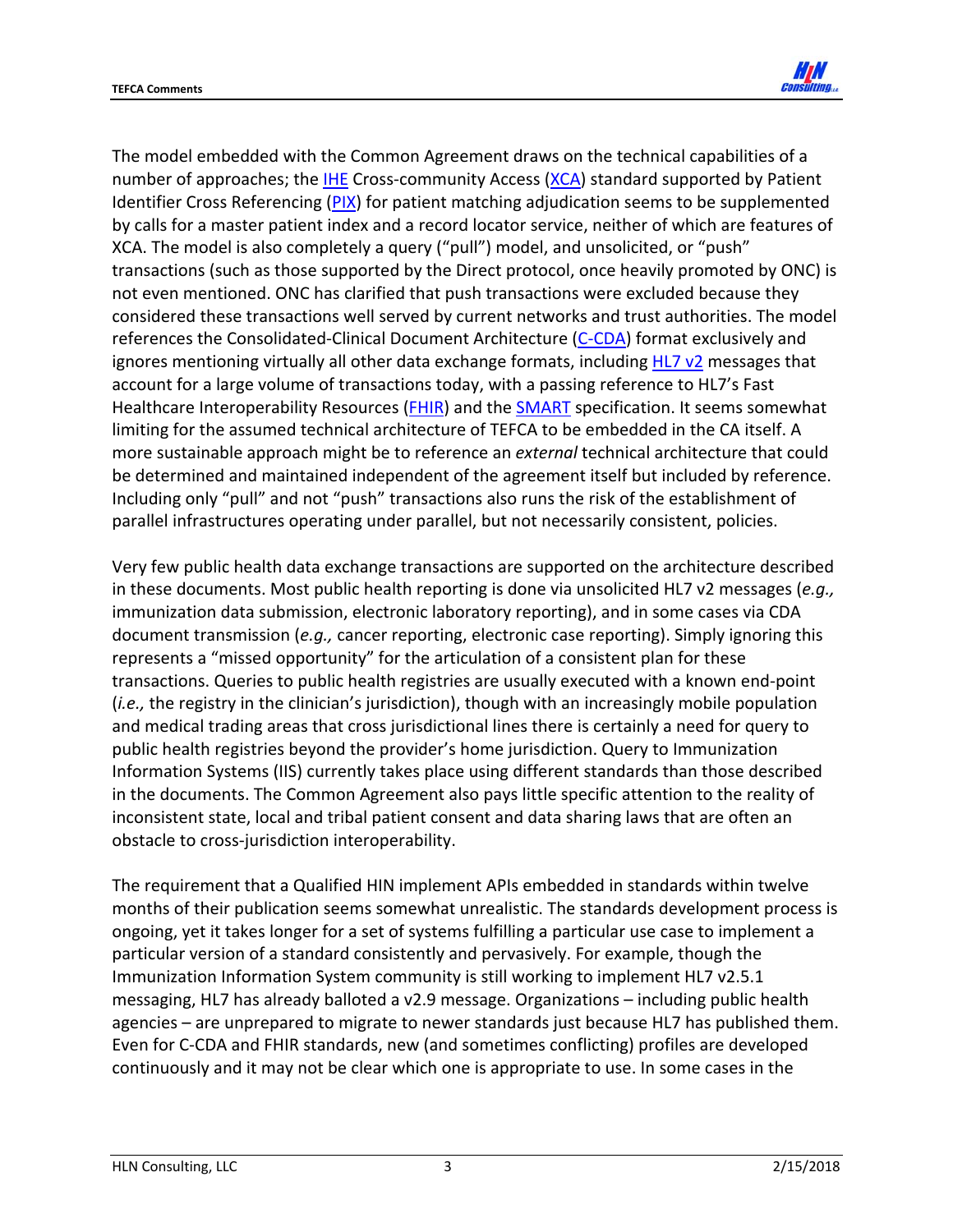

public sector, standards themselves are embedded in legislation or regulation that has longer chance cycles.

A companion document, the Draft US Core Data for Interoperability (USCDI), introduces some additional uncertainly. It is not clear how an ever‐expanding set of core data can ever be routinely satisfied when we struggle today to accommodate even the most basic data requirements reliably and accurately. It is also unclear how the HIPAA notion of "minimum necessary" applies to the requirement for transmitting a pre-determined core set of data.

There is a one page document provided targeted at State Government and Public Health. The ONC Shared Nationwide Interoperability Roadmap is not referenced in any of these documents.

Though the strategies and draft agreements described in these documents, if adopted by ONC, would remain completely voluntary, the Act mentions that Federal agencies may *require* its use in certain circumstances. This may have a profound effect on both public health agencies and their trading partners; if they don't consider TEFCA in their planning it may become a requirement nonetheless. Existing HIEs (or HINs) and collaborative activities may not find it compelling in the short run to change their direction. New initiatives may now find themselves unsure of what direction to pursue. Only time will tell if TEFCA will have the impact on interoperability that Congress desires.

| <b>Page/Section Reference</b> | <b>Comment</b>                                                                                                                                                                                                                                                                                                                                          |
|-------------------------------|---------------------------------------------------------------------------------------------------------------------------------------------------------------------------------------------------------------------------------------------------------------------------------------------------------------------------------------------------------|
| p. 6                          | The notion and use of an "on ramp" metaphor is at least unclear,<br>at worst troublesome. "On ramp" evokes a physical/technical<br>implementation and once one reads this document to the end it<br>is clear why this metaphor is used as the draft Common<br>Agreement embraces a very specific set of standards and<br>technologies (as noted above). |
| p. 7, second paragraph        | While the outcomes listed do not exclude public health, they do<br>not explicitly mention public health or public health goals either.                                                                                                                                                                                                                  |
| p. 9                          | It is not clear why a Recognized Coordinating Entity (RCE) is<br>needed, nor what "operationalizing" the TEFCA entails. If<br>agreement is voluntary, what is the purpose of the RCE? To<br>maintain a TEFCA directory? This is not listed among its<br>responsibilities.                                                                               |
| p. 14, Sub-principle 1A       | The text explaining this principle is not written sensitive to public<br>health's needs or perspective. It is focused completely on CEHRT<br>these systems are only part of the Learning Health System but not<br>its totality – certainly public health systems do not appear to be<br>included in this vision.                                        |

## Specific comments: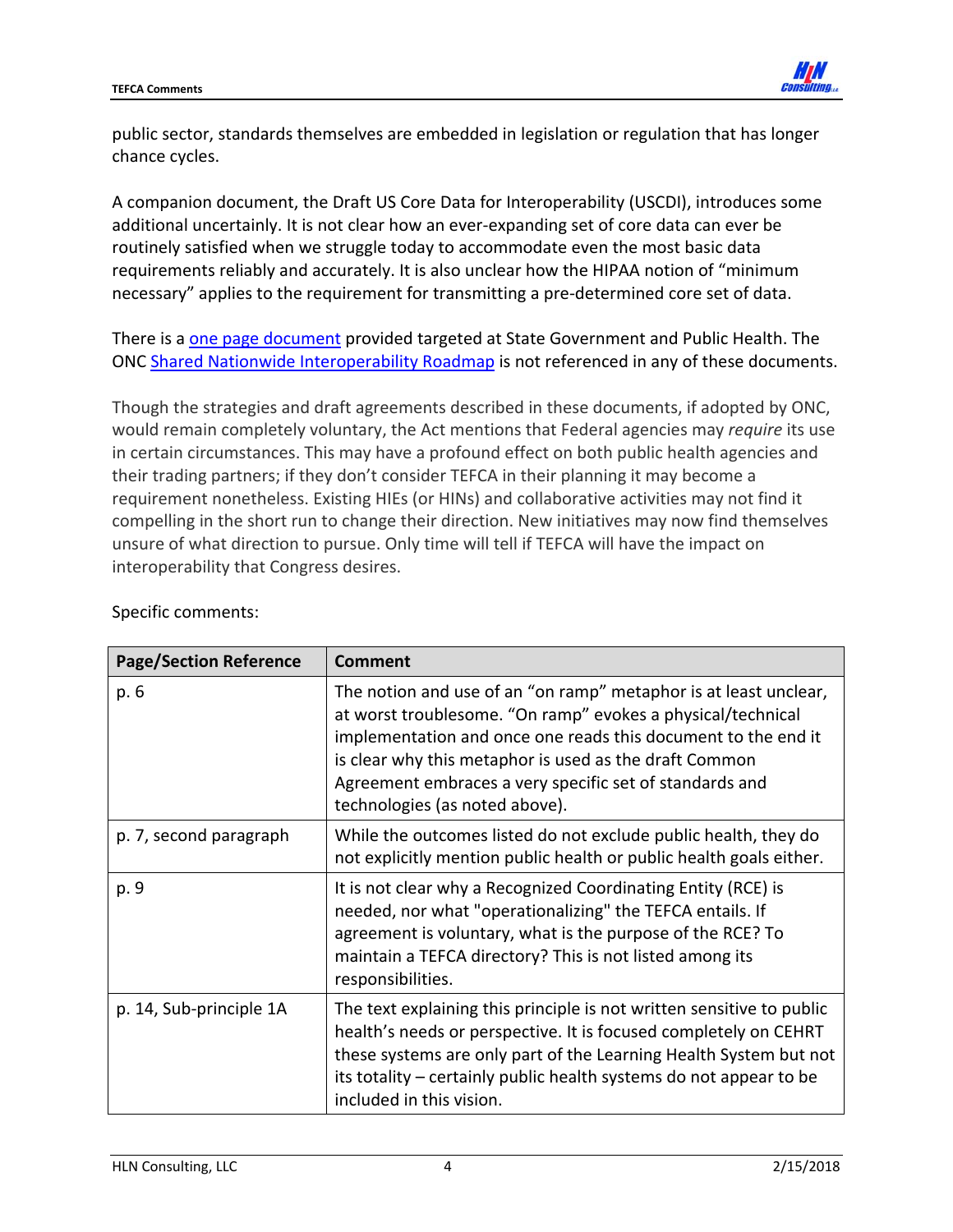

| <b>Page/Section Reference</b>                                                | <b>Comment</b>                                                                                                                                                                                                                                                                                                                                                                                                                                                                                                                                                                                                                                                                                                                                                                                                                               |
|------------------------------------------------------------------------------|----------------------------------------------------------------------------------------------------------------------------------------------------------------------------------------------------------------------------------------------------------------------------------------------------------------------------------------------------------------------------------------------------------------------------------------------------------------------------------------------------------------------------------------------------------------------------------------------------------------------------------------------------------------------------------------------------------------------------------------------------------------------------------------------------------------------------------------------|
| p. 18, Sub-principle 3A                                                      | While we agree that information blocking is a bad thing, this<br>section may imply that HINs need to invest equally in strategies<br>that support interoperability with outside networks as they do<br>within their "preferred networks." Is this the intent of this<br>section?                                                                                                                                                                                                                                                                                                                                                                                                                                                                                                                                                             |
| p. 20, patient withdrawal<br>from participation in a<br><b>Qualified HIN</b> | Note that in some jurisdictions, certain types of patients cannot<br>opt-out of certain public health registries. If the Qualified HIN is a<br>party to the transaction then this policy would not apply.                                                                                                                                                                                                                                                                                                                                                                                                                                                                                                                                                                                                                                    |
| p. 21, A, population level<br>queries                                        | The opening sentence to this section references public health, but<br>a specific example should be included. Public health agencies can<br>be both the target of such queries (e.g., a provider querying an<br>Immunization Information Systems [IIS] for a panel of patients, or<br>a school querying an IIS with a panel of students for school<br>immunization compliance, or an insurer querying an IIS for a<br>patient panel to satisfy HEDIS reporting requirements), and public<br>health agencies can also be the source of such queries (e.g., an<br>infectious disease investigation that involves a broadcast query<br>for data for a set of potentially affected patients).                                                                                                                                                     |
| p. 25, Directed Query                                                        | This term may be confused with the Direct Protocol which clearly<br>is not what is intended. Perhaps "Targeted Query" would avoid<br>this confusion.                                                                                                                                                                                                                                                                                                                                                                                                                                                                                                                                                                                                                                                                                         |
| p. 28, Permitted Purposes                                                    | We applaud the inclusion of Public Health among the permitted<br>purposes, though the architecture and functioning of the TEFCA<br>does not support public health well as described elsewhere in this<br>document.                                                                                                                                                                                                                                                                                                                                                                                                                                                                                                                                                                                                                           |
| p. 28, Public Health                                                         | This is not really a definition of "public health" or its purposes,<br>but a reference to public health disclosure under HIPAA. Perhaps<br>a more robust definition should be offered.                                                                                                                                                                                                                                                                                                                                                                                                                                                                                                                                                                                                                                                       |
| p. 28, Qualified HIN                                                         | This definition states that, "none of the exchanges of EHI by or on<br>behalf of the Qualified HIN include the Qualified HIN itself" To<br>keep the number of QHINs manageable, ONC maintains that a<br>regional or state HIE would not qualify. The definition provided by<br>the TEFCA document does not clearly state why, though if this is<br>ONC's intent a clearer definition is required. Perhaps ONC should<br>define a QHIN based on the number of levels, or "hops," it is from<br>the clinical user: A single-organization HIE is zero hops since it is<br>transmitting its own data and therefore clearly could not be a<br>QHIN. A regional or state HIE which directly connects provider<br>organizations would be one "hop" from the clinical data whose<br>exchange it enables and could also be excluded if ONC desired. A |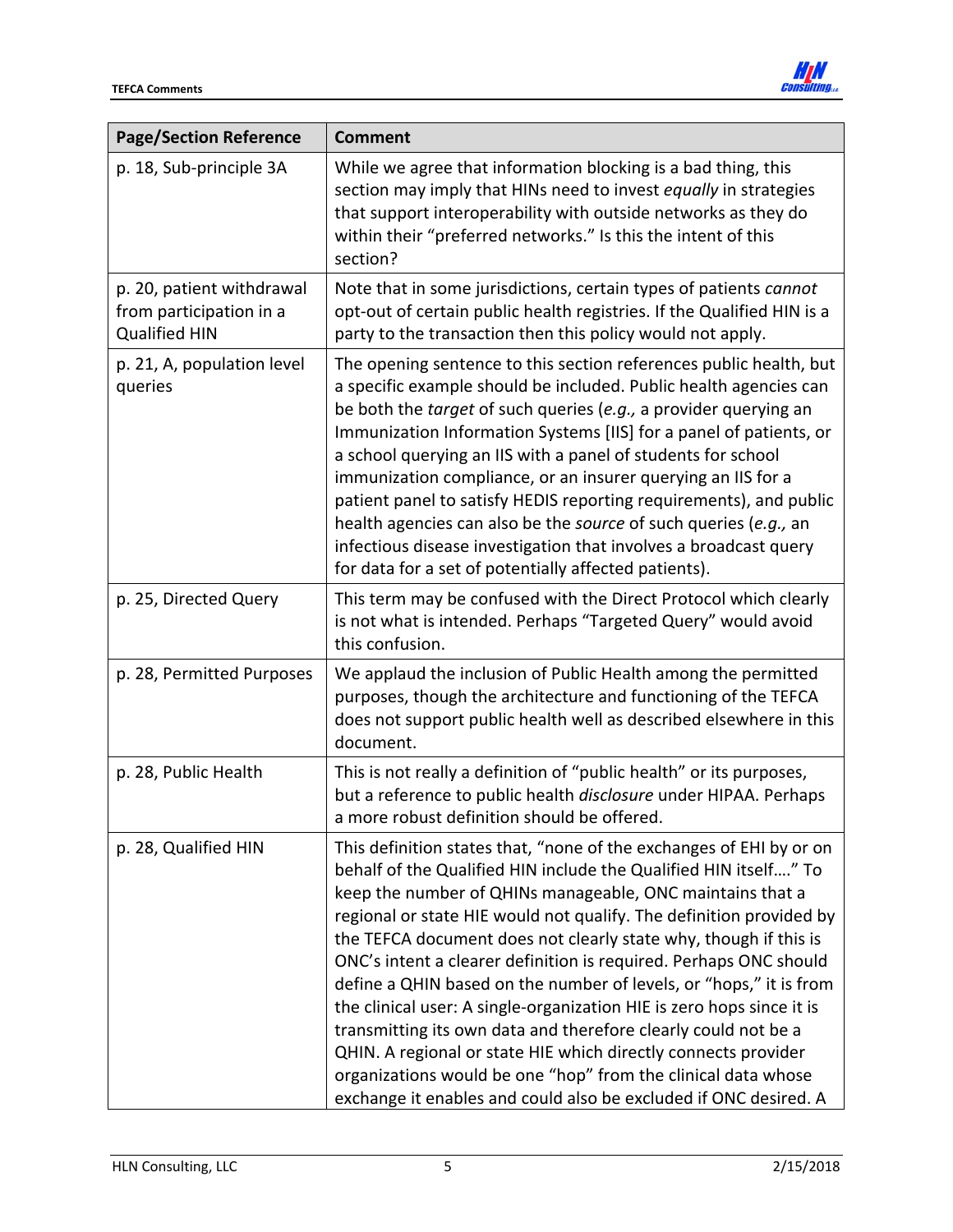

| <b>Page/Section Reference</b> | <b>Comment</b>                                                                                                                                                                                                                                                                                                                                                                                                                                                                                                                                                                                                                                                                                                                                                                                                                                                                                                                                                                                    |
|-------------------------------|---------------------------------------------------------------------------------------------------------------------------------------------------------------------------------------------------------------------------------------------------------------------------------------------------------------------------------------------------------------------------------------------------------------------------------------------------------------------------------------------------------------------------------------------------------------------------------------------------------------------------------------------------------------------------------------------------------------------------------------------------------------------------------------------------------------------------------------------------------------------------------------------------------------------------------------------------------------------------------------------------|
|                               | state, regional, or national HIE that connected multiple lower-<br>level HIEs would be two "hops" from the clinical data and could<br>by this definition be eligible to be a QHIN, as could a national<br>network which interconnected regional HIEs (three "hops" from<br>the clinical organization).                                                                                                                                                                                                                                                                                                                                                                                                                                                                                                                                                                                                                                                                                            |
| p. 30, 2.4                    | The requirement that a Qualified HIN implement APIs embedded<br>in standards within 12 months of their publication seems<br>somewhat unrealistic. The standards development process is<br>ongoing, yet it takes longer for a set of systems fulfilling a<br>particular use case to implement a particular version of a<br>standard consistently and pervasively. For example, though the<br>Immunization Information System community is still working to<br>implement HL7 v2.5.1 messaging, HL7 has already balloted a v2.9<br>message. Organizations - including public health agencies - are<br>unprepared to migrate to newer standards just because HL7 has<br>published them. Even for C-CDA and FHIR standards, new (and<br>sometimes conflicting) profiles are developed continuously and it<br>may not be clear which one is appropriate to use. In some cases<br>in the public sector, standards themselves are embedded in<br>legislation or regulation that has longer chance cycles. |
| p. 31, 3.1.1                  | It is unclear how the HIPAA notion of "minimum necessary"<br>applies to the requirement for transmitting USCDI.                                                                                                                                                                                                                                                                                                                                                                                                                                                                                                                                                                                                                                                                                                                                                                                                                                                                                   |
| p. 32, 3.1.8                  | This section and other sections presume a very specific set of<br>technologies which are not being used dominantly or consistently<br>today in the US. Is it ONC's intention that all inter-organizational<br>interoperability move to use these technologies? This sounds very<br>similar to the largely-unsuccessful NwHIN/eHealth Exchange<br>strategy of 5-10 years ago.                                                                                                                                                                                                                                                                                                                                                                                                                                                                                                                                                                                                                      |
| p. 36, 5.3.2                  | We applaud the prohibition on a Qualified HIN charging money<br>for responding to queries related to public health. Of course, the<br>vast majority of public health transactions are unsolicited<br>submissions to public health and not queries from public health<br>to the clinical community.                                                                                                                                                                                                                                                                                                                                                                                                                                                                                                                                                                                                                                                                                                |
| p. 36, 6.1.2                  | This issue of re-disclosure of data that was originally submitted to<br>public health and is then returned by public health in response to<br>a query is an important one. We applaud the inclusion of this in<br>the Common Agreement, though additional review and<br>discussion may be warranted.                                                                                                                                                                                                                                                                                                                                                                                                                                                                                                                                                                                                                                                                                              |